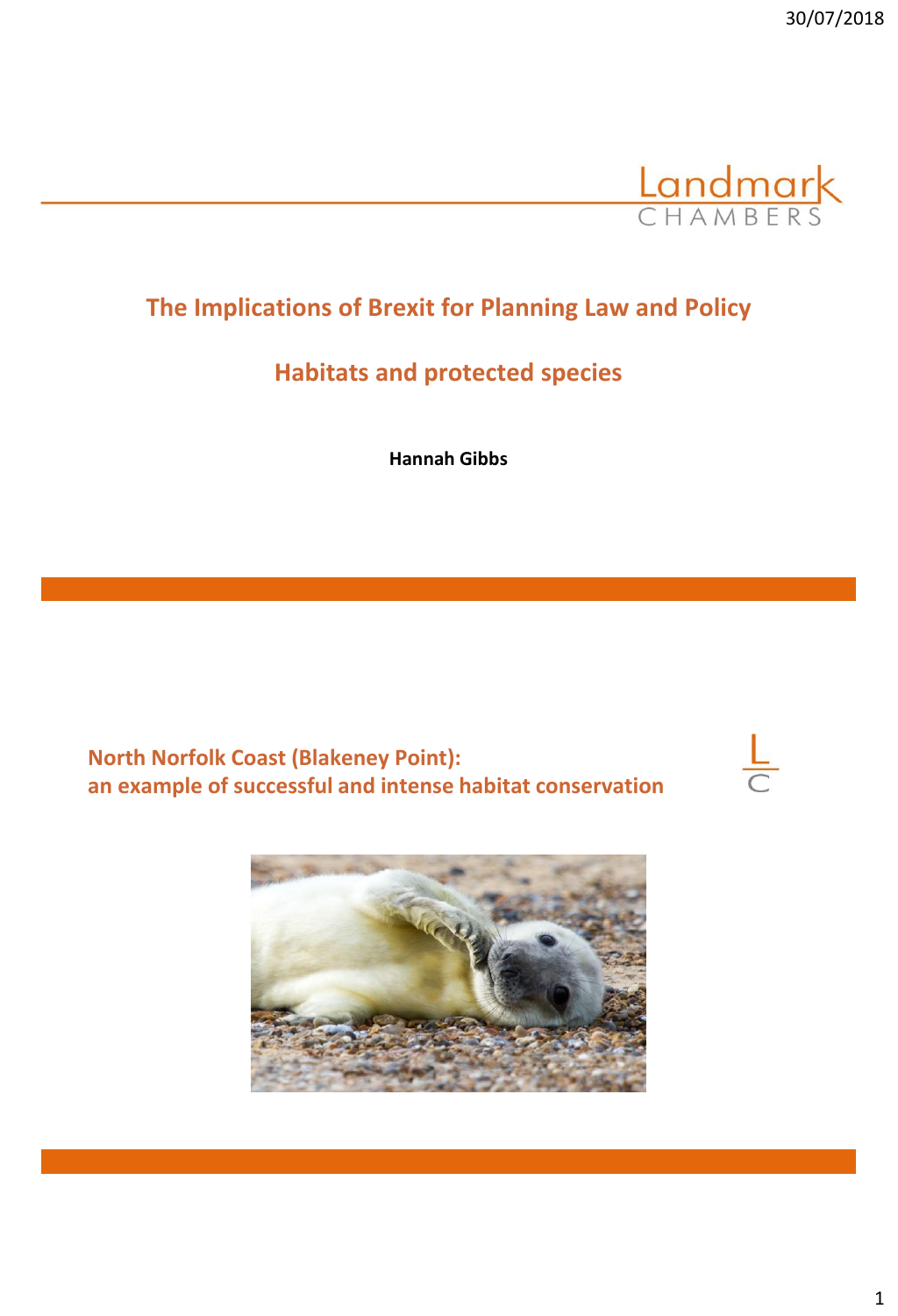## **A brief overview of habitats law at present**

- In UK and European legislation, habitat conservation primarily achieved through designation of sites which are considered to **merit special consideration or protection.**
- UK is signatory to a number of European and international instruments relating to conservation of habitats (such as Bern Convention, Bonn Convention)
- UK as EU member state (for now….) is bound by obligations under Council Directive 92/43/EEC on the [conservation](http://eur-lex.europa.eu/LexUriServ/LexUriServ.do?uri=CELEX:31992L0043:EN:HTML) of natural habitats and of wild fauna and flora, known as the Habitats Directive. Was adopted in 1992.
- Obligations regarding wild birds under **Directive [2009/147/EC](http://eur-lex.europa.eu/LexUriServ/LexUriServ.do?uri=OJ:L:2010:020:0007:0025:EN:PDF)** (Birds Directive)
- Also provides protection through domestic law in particular The [Conservation](http://www.legislation.gov.uk/uksi/2010/490/contents/made) of Habitats and Species Regulations 2017 - transpose Habitats Directive (NB 2017 regs came into force end of last year).

# **The Habitats Directive**

The provisions of the Habitats Directive require Member States to introduce a range of measures, including:

- Maintain or restore European protected habitats and species listed in the Annexes at a favourable [conservation](http://jncc.defra.gov.uk/page-4060) status as defined in Articles 1 and 2;
- Contribute to a coherent European ecological network of protected sites by designating Special Areas of [Conservation](http://jncc.defra.gov.uk/page-23) (SACs) for habitats listed on Annex I and for species listed on Annex II. These measures are also to be applied to Special [Protection](http://jncc.defra.gov.uk/page-162) Areas (SPAs) classified under Article 4 of the Birds Directive. Together [SACs](http://jncc.defra.gov.uk/page-23) and [SPAs](http://jncc.defra.gov.uk/page-162) make up the Natura 2000 network (Article 3);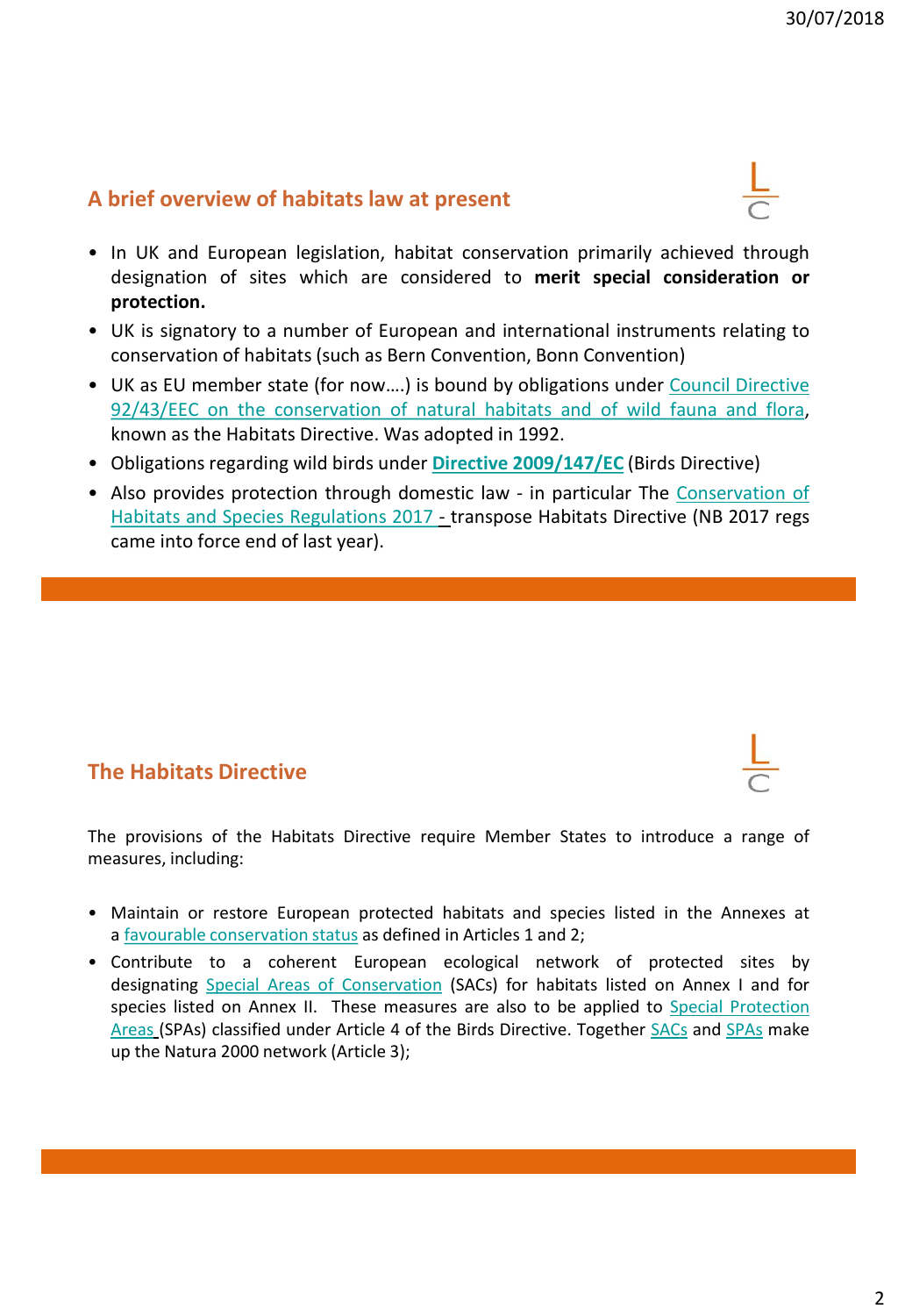## **The Habitats Directive Cont.**

- 
- **Ensure conservation measures are in place to appropriately manage SACs and ensure appropriate assessment of plans and projects likely to have a significant effect on the integrity of an SAC. Projects may still be permitted if there are no alternatives, and there are imperative reasons of overriding public interest. In such cases compensatory measures are necessary to ensure the overall coherence of the Natura 2000 network (Article 6);**
- Member States shall also endeavour to encourage the management of features of the landscape that support the Natura 2000 network (Articles 3 and10);
- Undertake surveillance of habitats and species (Article 11),
- Ensure strict protection of species listed on Annex IV (Article 12 for animals and Article 13 for plants).
- [Report](http://jncc.defra.gov.uk/page-6397) on the implementation of the Directive every six years (Article 17), including assessment of the conservation status of species and habitats listed in the Annexes to the Directive.

#### **The new regulations and Brexit – The Conservation of Habitats and Species Regulations 2017**

- Came into force on **30 November 2017**
- What do they tell us about domestic protection of habitats post Brexit?
- Explanatory memorandum:
	- "*It should be noted that there have been two reviews of the implementation of the Habitats Regulations 2010 which have concluded that they remain fit for purpose. This included a fitness check of the Nature Directives conducted by the EU and in June 2017 the EU launched an Action Plan to address the shortcomings in implementation .A further review of the Regulations would be a complex and time consuming exercise which could only be undertaken when resources are available and would be best considered following our exit from the European Union."*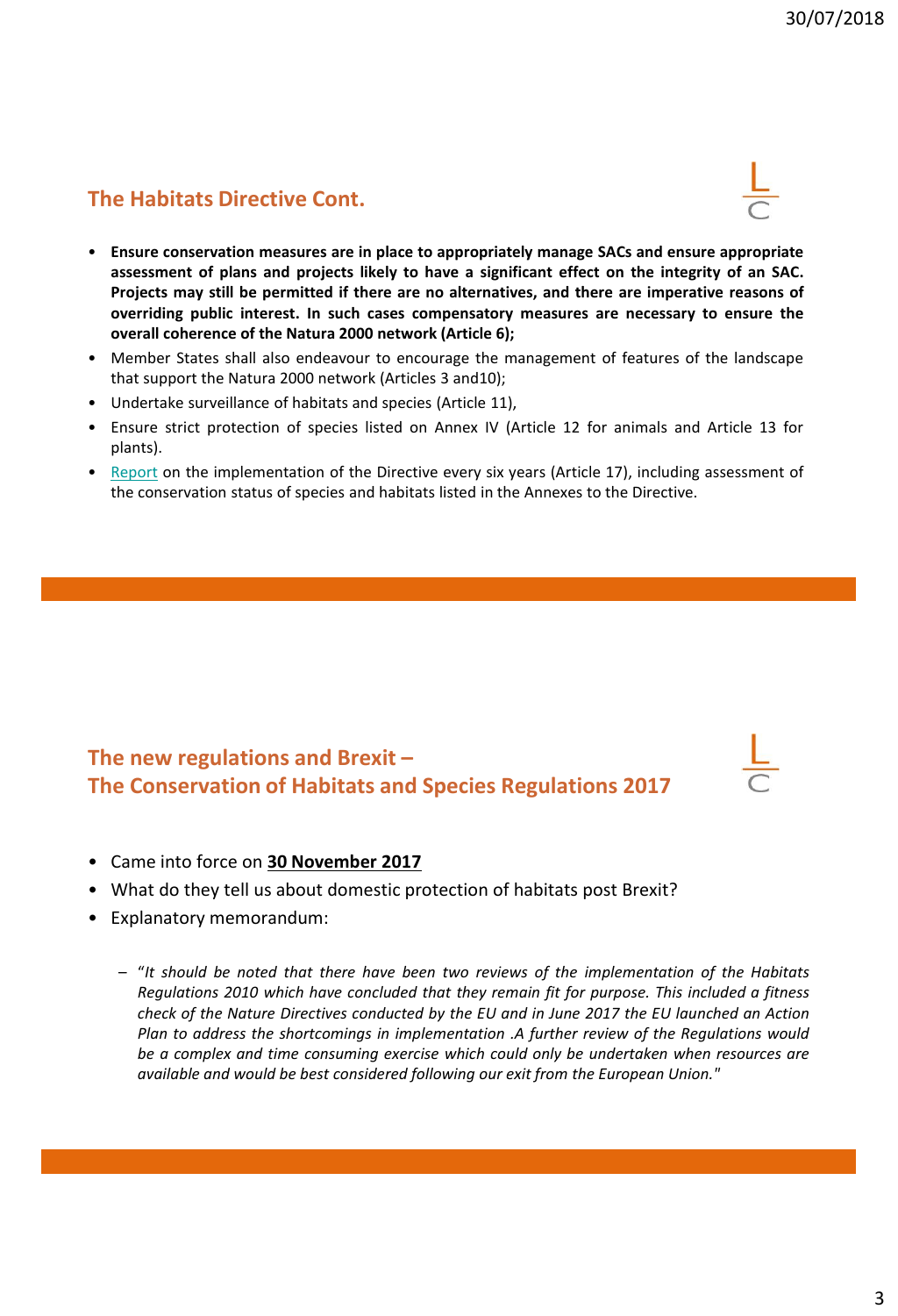**The new regulations and Brexit – The Conservation of Habitats and Species Regulations 2017**

- 
- Again, explanatory memorandum suggests that the 2017 regs will stay in place for some time post Brexit:
	- "They are likely to remain in place for some time after the UK exits the EU, and the power to consolidate them will no longer be available once we exit. In the light of this, we think it's the *right time to consolidate the Regulations, aiding usability and clarity*."

#### **Statements from Government: "Green Brexit"**

- Government's 25 year plan for the environment announced in early 2018
- 25 year goals:

*"By adopting this Plan we will achieve:*

1. Clean air. 2. Clean and plentiful water. 3. Thriving plants and wildlife. 4. A reduced risk of harm from *environmental hazards such as flooding and drought. 5. Using resources from nature more sustainably and efficiently. 6. Enhanced beauty, heritage and engagement with the natural environment.*

*In addition, we will manage pressures on the environment by:*

*7. Mitigating and adapting to climate change. 8. Minimising waste. 9. Managing exposure to chemicals. 10.Enhancing biosecurity."*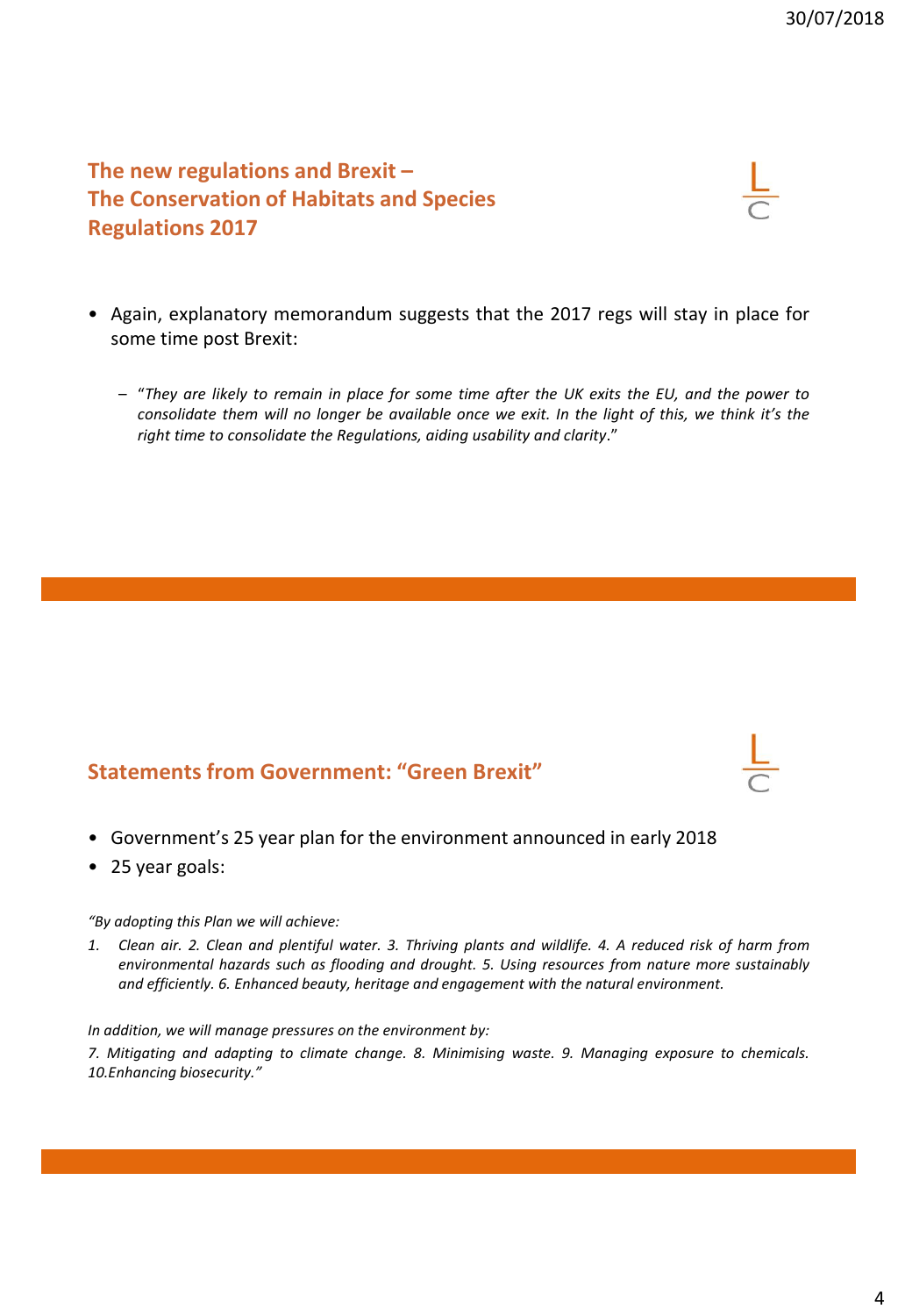#### **Statements from Government: "Green Brexit"**

- Further, Michael Gove, Secretary of State for Environment, Food and Rural Affairs, Article in Politico, February 2018:
	- "We believe there is a better way. If Brexit is our chance to take back control of our laws and our money, Green Brexit is our chance to give the environment a voice in this time of national renewal. Once the U.K. regains control over environmental policy we will draw upon our record of conservation, home and abroad, to *take full advantage.*
	- *Future financial support for farming will see public money paying for public goods, incentivizing more sustainable land use and the creation of new wildlife habitats. We will support farmers to plant more wildflowers and trees, restore habitats for endangered species and improve soil fertility. As an island nation,* we will develop a fishing policy that ensures the seas teem with life, tackles the scandal of marine pollution *and extends protected areas to preserve our precious maritime heritage."*

## **Statements from Government: whole body of environmental law to continue to have effect**

- "The first step is to make sure the whole body of existing European environmental law continues to *have effect in U.K. law. Thanks to our EU (Withdrawal) Bill, stringent targets and standards will continue to be in place from Day One."*
- "We also want to ensure that environmental principles continue to be set out in a single place  $-$  at present, this is in the EU treaties  $-$  after we leave. The principles cover issues such as sustainable *development, for example, and the important "polluter pays" understanding which holds that those responsible for damage must pay to put it right. We will be consulting on a new policy statement setting out the environmental principles which will guide us."*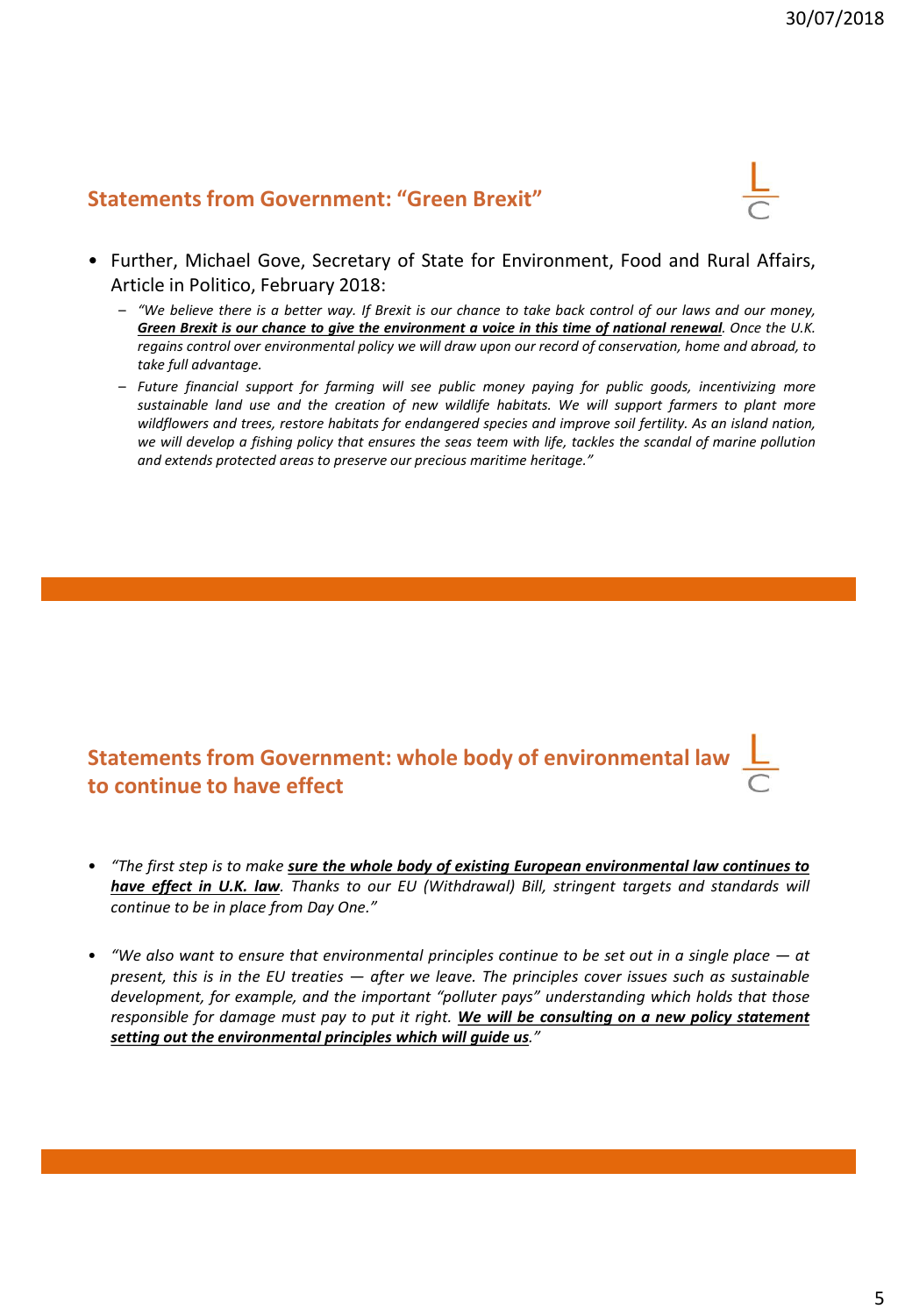#### **Statements from Government: a new regulator**

- "*That consultation will also cover the key areas of governance and accountability. It's important to us and to future generations that environmental oversight is strong. Currently the role is played, albeit imperfectly, by European institutions and we will look to replace it. For while the U.K. enjoys vibrant* democracies and robust laws, it is still the case that nature lacks a voice: it cannot sign petitions or *lobby MPs. Our response is to consult on setting up a new, world-leading, independent statutory body to hold the government to account on the environment. We envisage that the new body will speak up and take action when the environment is under threat."*
- *"Throughout, we will work closely with the devolved administrations of Scotland, Wales and Northern Ireland on our respective environmental policies as we decide upon our future stewardship of the natural world."*

**It ain't over 'til it's over for the great crested newt (and other protected species) or is "Green Brexit" a myth…?** 

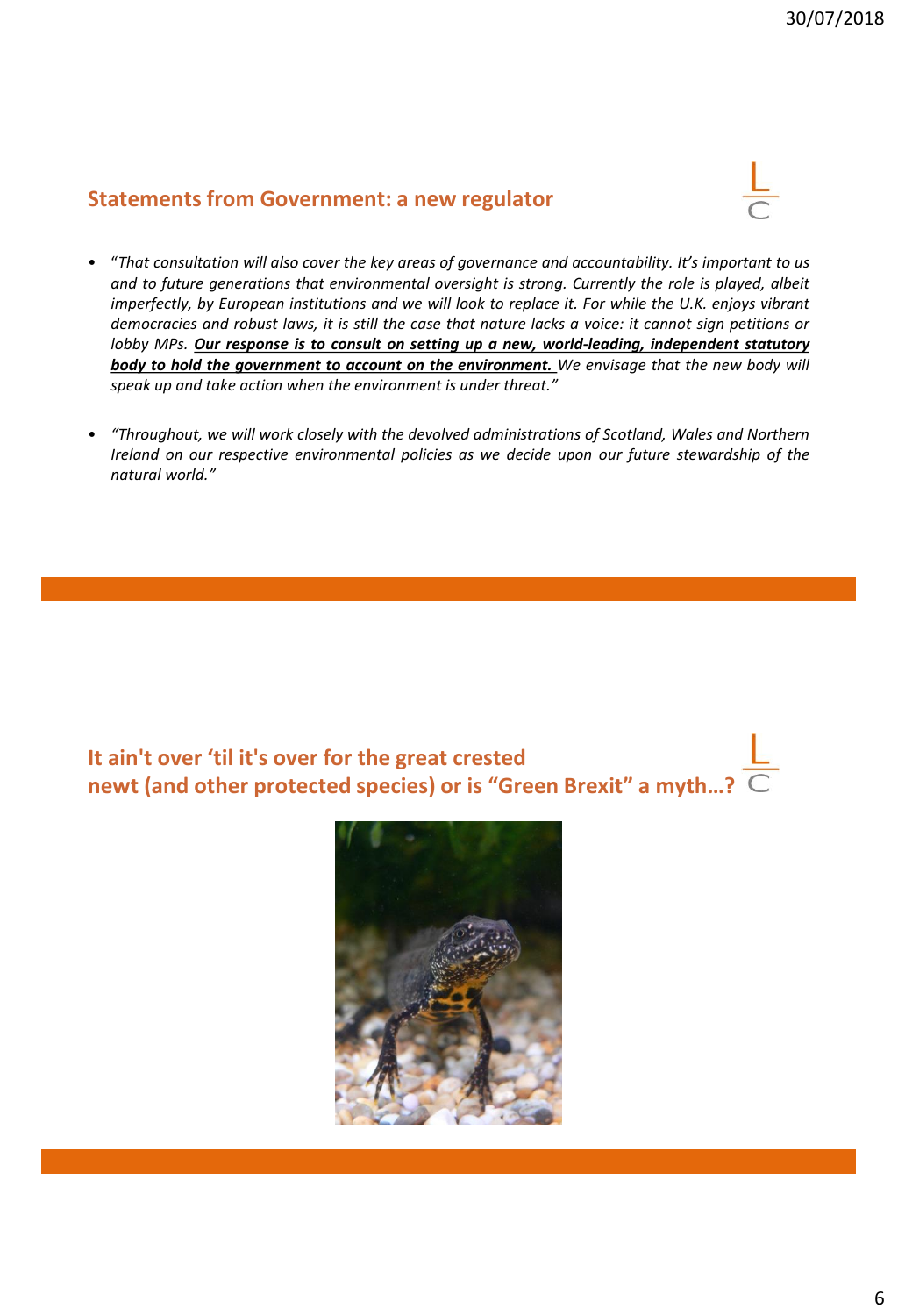### **Will Green Brexit be achieved?** *Risks and uncertainties*

- Risk: savings provisions in the Withdrawal Bill may render large parts of EU environmental legislation ineffectual where relates to existing institutional structures and enforcement mechanisms.
- Risk: UK courts not obliged to consider or follow European jurisprudence, leading to a divergence in standards and interpretation of legislation, even if it will all be implemented in UK law via the Withdrawal Bill, as confirmed by Michael Gove.
- Uncertainty: how will this play out for retained elements of EU law?

### **Will Green Brexit be achieved?** *Risks and uncertainties*

- Risk: majority of environmental legislation monitored and enforced by EU bodies. Requirements for Member States to assess, report and explain to the Commission/Council their progress in implementing the requirements of environmental law. Leading to a concern that there will be a "governance gap".
- Uncertainty: what will this new regulator look like and what will its powers/mechanisms of enforcement be, including against Government?. To be consulted on.
- Uncertainty: a fragmented body of UK law given different ambitions of devolved administrations. In principle the environment is a devolved matter.